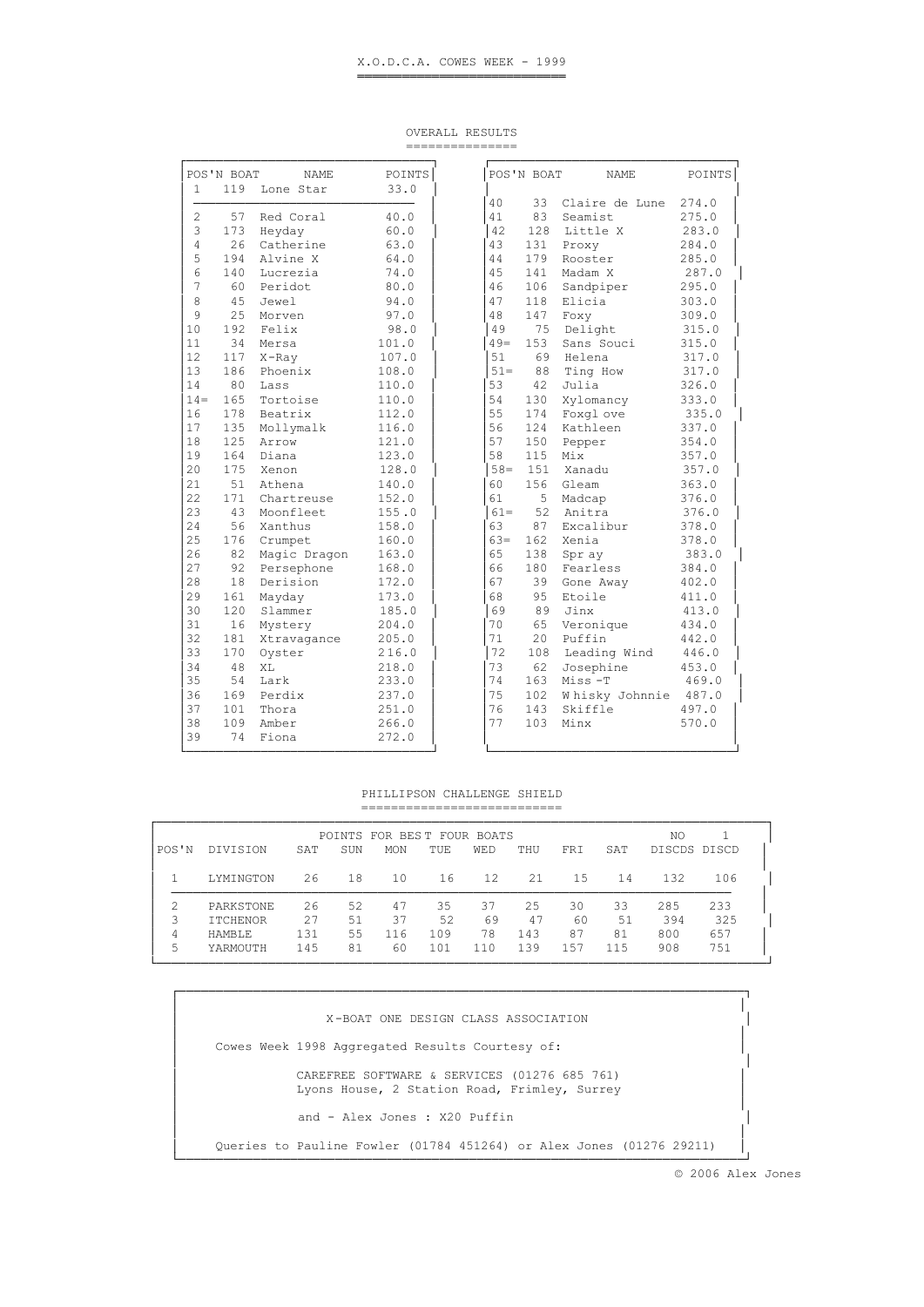#### COWES

|                      | RACES<br>POINTS            | POINTS TO TALS    |                              |
|----------------------|----------------------------|-------------------|------------------------------|
| PROVISIONAL OR FINAL | F.<br>F.<br>P.<br>F.<br>F. | NO.               | POSITION                     |
| DAY                  | SA SU MO TU WE TH FR SA    | $DTS-$<br>$DTS -$ | LIST                         |
| DATE                 | 4<br>-5                    | CARD<br>CARDS     |                              |
| NAME<br>BOAT         |                            |                   | POINTS<br>POS'N BOAT<br>NAME |
| 20 Puffin            | 68 RE 58 62 64 68 69 53    | 442<br>517        | Puffin<br>442.0<br>20        |
|                      |                            |                   |                              |

## HAMBLE

| ______               |      |     |       |        |     |                         |          |      |         |               |                |            |                |        |
|----------------------|------|-----|-------|--------|-----|-------------------------|----------|------|---------|---------------|----------------|------------|----------------|--------|
|                      |      |     |       | POINTS |     | RACES                   |          |      |         | POINTS TOTALS |                |            |                |        |
| PROVISIONAL OR FINAL | F    | F   | F     | Ρ      |     |                         | F        | P    | NO.     |               |                |            | POSITION       |        |
| DAY                  | SA   | SU  | MO    | TU     | WF. | TН                      | FR       | SA   | $DIS -$ | $DIS-$        |                |            | LIST           |        |
| DATE                 | 31   |     | 2     | 3      | 4   | 5                       | 6        |      | CARDS   | CARD          |                |            |                |        |
| BOAT<br>NAME         |      |     |       |        |     |                         |          |      |         |               |                | POS'N BOAT | NAME           | POINTS |
|                      |      |     |       |        |     |                         |          |      |         |               |                |            | 80 Lass        | 110.0  |
| 33 Claire de Lune    | 33   | 41  |       |        |     | RE 51 33 46 52 18       |          |      | 349     | 2.74          |                |            |                |        |
| 54 Lark              | $==$ | 16  | 59    | 41     | 13  |                         | 48 25 31 |      | 315     | 233           | 2              | 82         | Magic Dragon   | 163.0  |
| 62 Josephine         | 69   | 56  | 52    | ND.    | RE. | 56                      | ND.      | $==$ | 528     | 453           | 3              | 54         | Lark           | 233.0  |
| 80 Lass              | 33   |     | 5 RF. | 2.0    |     | 9 23                    | 12       | 8    | 185     | 110           | $\overline{4}$ | 33         | Claire de Lune | 274.0  |
| 82 Magic Dragon      | 53   |     | 2.6   | 17     | 23  | 41                      | 2.8      | -27  | 216     | 163           | 5              | 179        | Rooster        | 285.0  |
| 108 Leading Wind     | 29   | ND. |       |        |     | $== == == 22$ NC        |          |      | 530     | 446           | 6              | 118        | Elicia         | 303.0  |
| 118 Elicia           | 40   | 39  | 29    |        |     | 49 53 RE                | 46       | -47  | 376     | 303           |                | 174        | Foxglove       | 335.0  |
| 124 Kathleen         | 42   | 55  | 42    | 60     | 47  | 47                      | 55       | 49   | 397     | 337           | 8              | 124        | Kathleen       | 337.0  |
| 150 Pepper           | 56   | -53 | 60    | 52 49  |     | 49                      | 47       | 48   | 414     | 354           | 9              | 150        | Pepper         | 354.0  |
| 174 Foxglove         | ND.  | 33  | RE.   | -31    |     | 50 35                   | 42       | $==$ | 410     | 335           | 10             | 180        | Fearless       | 384.0  |
| 179 Rooster          | 36   | 49  | .55   | RE     | 34  | 44                      | 39       | -28  | 359     | 285           | 11             | 108        | Lead ing Wind  | 446.0  |
| 180 Fearless         |      |     |       |        |     | 64 60 19 66 65 64 60 52 |          |      | 450     | 384           | 12             | 62         | Josephine      | 453.0  |
|                      |      |     |       |        |     |                         |          |      |         |               |                |            |                |        |

ITCHENOR<br>========

| -------              |                         |     |       |        |     |                  |         |      |         |               |     |            |              |               |
|----------------------|-------------------------|-----|-------|--------|-----|------------------|---------|------|---------|---------------|-----|------------|--------------|---------------|
|                      |                         |     |       | POINTS |     | RACES            |         |      |         | POINTS TOTALS |     |            |              |               |
| PROVISIONAL OR FINAL | F                       | F   | F     | Ρ      |     | F                | F       | P    | NO.     |               |     |            | POSITION     |               |
| DAY                  | SA                      | SU  | MO.   | TU     | WF. | TH.              | FR.     | SA   | $DIS -$ | $DIS-$        |     |            | LIST         |               |
| DATE                 | 31                      |     | 2     | 3      | 4   | 5.               | 6       |      | CARDS   | CARD          |     |            |              |               |
| NAME<br>BOAT         |                         |     |       |        |     |                  |         |      |         |               |     | POS'N BOAT | <b>NAME</b>  | <b>POINTS</b> |
|                      |                         |     |       |        |     |                  |         |      |         |               |     |            | 26 Catherine | 63.0          |
| 16 Mystery           | 2.1                     | 9   |       |        |     | 6 32 RE 30 35 NC |         |      | 279     | 2.04          |     |            |              |               |
| 26 Catherine         | 3                       | 30  | 5     | 3      | 16  | 20 13            |         | Β    | 93      | 63            | 2   | 192        | Felix        | 98.0          |
| 39 Gone Away         | 60                      | 50  | RE.   | 55     | 58  | 65               | 63      | 51   | 477     | 402           | 3   | 186        | Phoen ix     | 108.0         |
| 52 Anitra            | 65                      | RE. | 2.5   | RE.    | 43  | 63               | -61     | 45   | 451     | 376           | 4   | 171        | Chartreuse   | 152.0         |
| 101 Thora            | 13                      | 52  | 35    |        |     | 36 42 NC 37 36   |         |      | 333     | 251           | 5   | 16         | Mystery      | 204.0         |
| 103 Minx             | NC NC NC NC NC NC NC NC |     |       |        |     |                  |         |      | 654     | 570           | 6   | 181        | Xtravagance  | 205.0         |
| 109 Amber            | 43                      | 43  |       |        |     | 53 30 40 26 31   |         | $==$ | 337     | 266           |     | 169        | Perdix       | 237.0         |
| 141 Madam X          | 51                      | 29  | -57   | 40     | 35  | 41               | 53      | 38   | 344     | 287           | 8   | 101        | Thora        | 251.0         |
| 143 Skiffle          | $==$                    | ND. | NF    | 68     | 67  | ND.              | 68      | $=$  | 579     | 497           | 9   | 109        | Amber        | 266.0         |
| 151 Xanadu           | $==$                    | 28  |       |        |     | 16 NC NC 57      | 49      | 42   | 441     | 357           | 10  | 141        | Madam X      | 287.0         |
| 169 Perdix           | 66 10                   |     | 10    | 33     | 63  | 17               | 38      | $==$ | 308     | 237           | 11  | 151        | Xanadu       | 357.0         |
| 171 Chartreuse       |                         | ne. | 48    | 18     | 27  | 22               | 17      | 16   | 227     | 152           | 12  | 52         | Anitra       | 376.0         |
| 181 Xtravagance      | 34                      | 34  | 17    | 26 52  |     | 36 36 22         |         |      | 257     | 205           | 13  | 39         | Gone Away    | 402.0         |
| 186 Phoenix          | 1.5                     | 4   | 46    | 16     | 2.1 |                  | 6 11    | 35   | 154     | 108           | 14  | 143        | Skiffle      | 497.0         |
| 192 Felix            |                         | RE  | 38 15 |        | -5  |                  | 4 19 10 |      | 173     | 98            | 1.5 | 103        | Minx         | 570.0         |
|                      |                         |     |       |        |     |                  |         |      |         |               |     |            |              |               |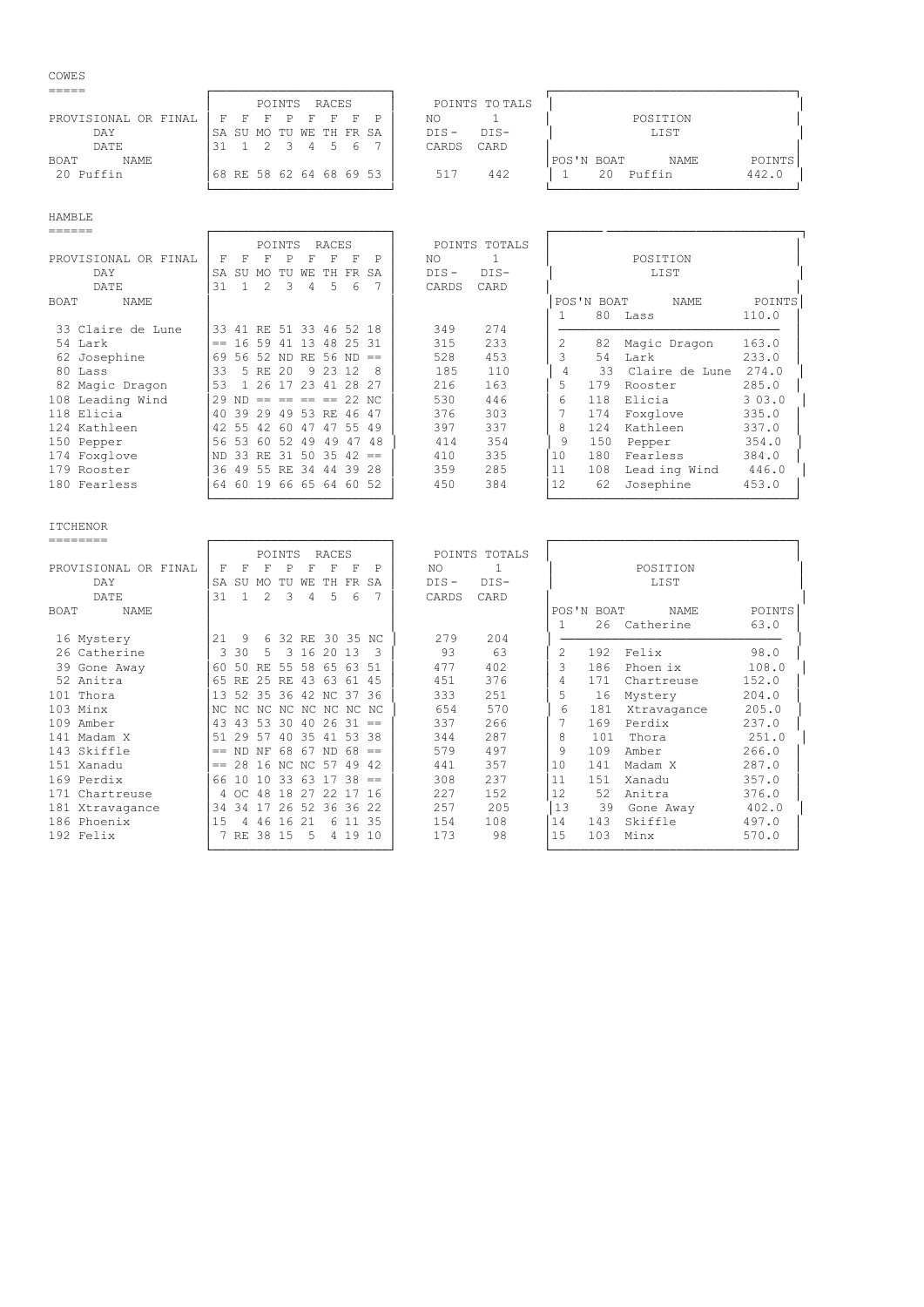# LYMINGTON<br>=========

| =========                  |                          |                             |              |                |                         |              |                |         |               |              |            |                |        |
|----------------------------|--------------------------|-----------------------------|--------------|----------------|-------------------------|--------------|----------------|---------|---------------|--------------|------------|----------------|--------|
|                            |                          |                             | POINTS       |                | RACES                   |              |                |         | POINTS TOTALS |              |            |                |        |
| PROVISIONAL OR FINAL       | $_{\rm F}$<br>$_{\rm F}$ | F                           | $\mathbf{P}$ | $_{\rm F}$     | $\mathbf{F}$            | F            | P              | NO.     | $\mathbf{1}$  |              |            | POSITION       |        |
| DAY                        | SA SU MO TU WE TH FR SA  |                             |              |                |                         |              |                | $DIS -$ | $DIS-$        |              |            | LIST           |        |
| DATE                       | 31<br>$\mathbf{1}$       | $\mathfrak{D}$              | 3            | $\overline{4}$ | 5                       | 6            |                | CARDS   | CARD          |              |            |                |        |
| <b>NAME</b><br><b>BOAT</b> |                          |                             |              |                |                         |              |                |         |               |              | POS'N BOAT | <b>NAME</b>    | POINTS |
|                            |                          |                             |              |                |                         |              |                |         |               | $\mathbf{1}$ |            | 119 Lone Star  | 33.0   |
| 18 Derision                | 17 NC 23 29 31 19 34 19  |                             |              |                |                         |              |                | 256     | 172           |              |            |                |        |
| 42 Julia                   | 59 24 50 45 54 RE 54 40  |                             |              |                |                         |              |                | 399     | 326           | 2            | 57         | Red Coral      | 40.0   |
| 45 Jewel                   | 11                       | 7 47 23 26 12               |              |                |                         | 8            | 7              | 141     | 94            | 3            | 140        | Lucrezia       | 74.0   |
| 48 XL                      | 14 ND 40 53 18 40 41 12  |                             |              |                |                         |              |                | 293     | 218           | 4            | 45         | Jewel          | 94.0   |
| 56 Xanthus                 | 38                       | 27 44 34 30                 |              |                | $\overline{\mathbf{3}}$ | $\mathbf{3}$ | 23             | 202     | 158           | 5            | 117        | $X$ -Ray       | 107.0  |
| 57 Red Coral               | 20<br>RE                 | $\mathbf{1}$                | 5            |                | 111                     | $\mathbf{1}$ | $\mathbf{1}$   | 115     | 40            | 6            | 178        | Beatrix        | 112.0  |
| 69 Helena                  | 57                       | 54 20 47 70 38 64 37        |              |                |                         |              |                | 387     | 317           | 7            | 135        | Mollymalk      | 116.0  |
| 83 Seamist                 | 18                       | 26 ND 24 ND 32 ND 25        |              |                |                         |              |                | 350     | 275           | 8            | 164        | Diana          | 123.0  |
| 87 Excalibur               | 55                       | $4656445758 == RE$          |              |                |                         |              |                | 462     | 378           | 9            | 175        | Xenon          | 128.0  |
| 88 Ting How                | 48                       | 44 45 48 39 50 56 43        |              |                |                         |              |                | 373     | 317           | 10           | 56         | Xanthus        | 158.0  |
| 92 Persephone              | 24                       | 3 31 14 36 28 32 NC         |              |                |                         |              |                | 239     | 168           | 11           | 176        | Crumpet        | 160.0  |
| 102 Whisky Johnnie         | 54 RE RE 64 66 NC NC ==  |                             |              |                |                         |              |                | 571     | 487           | 12           | 92         | Persephone     | 168.0  |
| 106 Sandpiper              | 32                       | $22\ 28\ 35\ 68\ 67\ 43 ==$ |              |                |                         |              |                | 366     | 295           | 13           | 18         | Derision       | 172.0  |
| 117 X-Ray                  | 37 ND                    | $\overline{4}$              | 8            |                | 7 29                    | .5           | 17             | 182     | 107           | 14           | 161        | Mayday         | 173.0  |
| 119 Lone Star              | $\overline{1}$           | 3<br>2                      | $\mathbf{1}$ |                | 3 16                    |              | 7 OC           | 95      | 33            | 15           | 170        | Oyster         | 216.0  |
| 131 Proxy                  | 31                       | 48 13 DQ 46 55 45 46        |              |                |                         |              |                | 362     | 284           | 16           | 48         | XL             | 218.0  |
| 135 Mollymalk              | 22 13 34 25              |                             |              | 6              |                         | 2 18 30      |                | 150     | 116           | 17           | 83         | Seamist        | 275.0  |
| 140 Lucrezia               | 16 37                    |                             | 2 DO         | 2              |                         | 510          | $\overline{2}$ | 152     | 74            | 18           | 131        | Proxy          | 284.0  |
| 156 Gleam                  | NC NC 30 59 37 45 48 OC  |                             |              |                |                         |              |                | 447     | 363           | 19           | 106        | Sandpiper      | 295.0  |
| 161 Mayday                 | $\mathsf{Q}$             | 38 11 37 38 25 27 26        |              |                |                         |              |                | 211     | 173           | 20           | 69         | Helena         | 317.0  |
| 163 Miss-T                 | 63 RE 61 == 61 == == 44  |                             |              |                |                         |              |                | 553     | 469           | $20 =$       | 88         | Ting How       | 317.0  |
| 164 Diana                  | 25                       | 6 2 2                       |              |                | 6 19 13 44 32           |              |                | 167     | 123           | 22           | 42         | Julia          | 326.0  |
| 170 Oyster                 | 28                       | 35 ND 38 20 37 29 29        |              |                |                         |              |                | 291     | 216           | 23           | 156        | Gleam          | 363.0  |
| 175 Xenon                  | 19                       | 32 33                       |              |                | 4 14 24 14 21           |              |                | 161     | 128           | 24           | 87         | Excalibur      | 378.0  |
| 176 Crumpet                | 12 23 49 22 11 18 40 34  |                             |              |                |                         |              |                | 209     | 160           | 25           | 163        | Miss-T         | 469.0  |
| 178 Beatrix                | 5 RE 32                  |                             |              | 9 2 9 2 7      |                         | 6            | 4              | 187     | 112           | 26           | 102        | Whisky Johnnie | 48 7.0 |
|                            |                          |                             |              |                |                         |              |                |         |               |              |            |                |        |
|                            |                          |                             |              |                |                         |              |                |         |               |              |            |                |        |
| <b>PARKSTONE</b>           |                          |                             |              |                |                         |              |                |         |               |              |            |                |        |

# PARKSTONE

| ________             |      |      |     |          |    |       |       |      |         |               |    |            |             |        |
|----------------------|------|------|-----|----------|----|-------|-------|------|---------|---------------|----|------------|-------------|--------|
|                      |      |      |     | POINTS   |    | RACES |       |      |         | POINTS TOTALS |    |            |             |        |
| PROVISIONAL OR FINAL | F    | F    | F   | Ρ        |    | F     | F     | Ρ    | NO.     |               |    |            | POSITION    |        |
| DAY                  | SA   | SU   | MO  | TU       | WЕ | TH.   | FR.   | SA   | $DIS -$ | $DIS-$        |    |            | LIST        |        |
| DATE                 | 31   |      | 2   | Β        | 4  | 5     | 6     |      | CARDS   | CARD          |    |            |             |        |
| BOAT<br>NAME         |      |      |     |          |    |       |       |      |         |               |    | POS'N BOAT | <b>NAME</b> | POINTS |
|                      |      |      |     |          |    |       |       |      |         |               |    |            | 173 Heyday  | 60.0   |
| 25 Morven            | 50   | 17   |     | 18 13 15 |    |       | 8 2 1 | 5    | 147     | 97            |    |            |             |        |
| 34 Mersa             | 23   | 12   | 41  | -21      | 8  |       | 16    | 14   | 142     | 101           | 2  | 194        | Alvine X    | 64.0   |
| 43 Moonfleet         |      | 6 14 | ND. | 43       | 25 | 34    | 20    | 13   | 230     | 155           | 3  | 60         | Peridot     | 80.0   |
| 51 Athena            | -61  | 20   | 8   | q        | 24 | 21    | 33    | -1.5 | 201     | 140           |    | 25         | Morven      | 97.0   |
| 60 Peridot           |      | 225  | 21  |          |    |       | -4    | OC.  | 142     | 80            |    | 34         | Mersa       | 101.0  |
| 65 Veronique         | NC.  | ND.  | RE. | 58 55    |    | 33    | 67    | NC.  | 516     | 434           | 6  | 165        | Tortoise    | 110.0  |
| 74 Fiona             | $==$ | 31   | 14  | 46       | 41 | 39    | 30    | NC.  | 354     | 2.72          |    | 51         | Athena      | 140.0  |
| 89 Jinx              | 58   | -57  | ND. | 56       | 60 | 61    | 50    | - NC | 488     | 413           | 8  | 43         | Moonfleet   | 155.0  |
| 128 Little X         | 26   | 47   | -51 | 50 RE 52 |    |       | 24 33 |      | 358     | 283           | 9  | 74         | Fiona       | 272.0  |
| 165 Tortoise         | 10   | 21   | 43  | 12       | 28 | 10    | 9     | 20   | 153     | 110           | 10 | 128        | Little X    | 283.0  |
| 173 Heyday           | ND.  |      |     | 2        | 4  | 1.5   | -1.5  | 6    | 133     | 60            | 11 | 89         | Jinx        | 413.0  |
| 194 Alvine X         | 8    | -15  | 27  | -11      | 10 | 9     | 2     | 9    | 91      | 64            | 12 | 65         | Veronique   | 434.0  |
|                      |      |      |     |          |    |       |       |      |         |               |    |            |             |        |

### YARMOUTH

|                      | POINTS TOTALS<br><b>POINTS</b><br>RACES                                                   |        |
|----------------------|-------------------------------------------------------------------------------------------|--------|
| PROVISIONAL OR FINAL | P<br>NO.<br>POSITION<br>F<br>F<br>F<br>Ρ<br>F                                             |        |
| DAY                  | $DIS-$<br>LIST<br>$DIS -$<br>SA<br>SU<br>FR.<br>SA<br>TН<br>WF.<br>TU<br>MO.              |        |
| DATE                 | 31<br>5.<br>3<br>6<br>CARDS<br>CARD<br>4                                                  |        |
| BOAT<br>NAME         | POS'N BOAT<br>NAME                                                                        | POINTS |
|                      | 125 Arrow                                                                                 | 121.0  |
| 5 Madcap             | 376<br>42 56 62 ND NC<br>451<br>52 18 ND                                                  |        |
| 75 Delight           | 315<br>382<br>35<br>120<br>Slammer<br>59<br>.54<br>62 39<br>1.5<br>-51<br>67              | 185.0  |
| 95 Etoile            | 3<br>482<br>411<br>147<br>-67<br>66<br>65<br>69<br>NC.<br>Foxy<br>37<br>65                | 309.0  |
| $115$ Mix            | 430<br>357<br>Delight<br>75<br>39<br>48<br>-57<br>RE.<br>36<br>RF.<br>4<br>54<br>61       | 315.0  |
| 120 Slammer          | 247<br>185<br>153<br>$4 =$<br>41<br>28<br>22<br>43<br>23<br>RE.<br>Sans Souci<br>1 Q<br>q | 315.0  |
| 125 Arrow            | 160<br>121<br>30<br>24<br>२०<br>$\mathcal{P}$<br>6<br>130<br>26<br>Xylomancy<br>14        | 333.0  |
| 130 Xylomancy        | 333<br>7<br>415<br>115<br>58<br>Mix<br>57<br>60<br>RE.<br>44<br>$==$                      | 357.0  |
| 138 Spray            | 453<br>383<br>50<br>8<br>70<br>36<br>.51<br>70<br>5<br>-51<br>62.<br>Madcap<br>-63        | 376.0  |
| 147 Foxy             | 393<br>309<br>9<br>162<br>Xenia<br>49<br>RE.<br>-31<br>45<br>NC.                          | 378.0  |
| 153 Sans Souci       | 374<br>315<br>10<br>138<br>47<br>53<br>59<br>51<br>41<br>45<br>24<br>-54<br>Spray         | 383.0  |
| 162 Xenia            | 11<br>453<br>378<br>95<br>Etoile<br>62<br>58 RE 39 32 59 66 RE                            | 411.0  |
|                      |                                                                                           |        |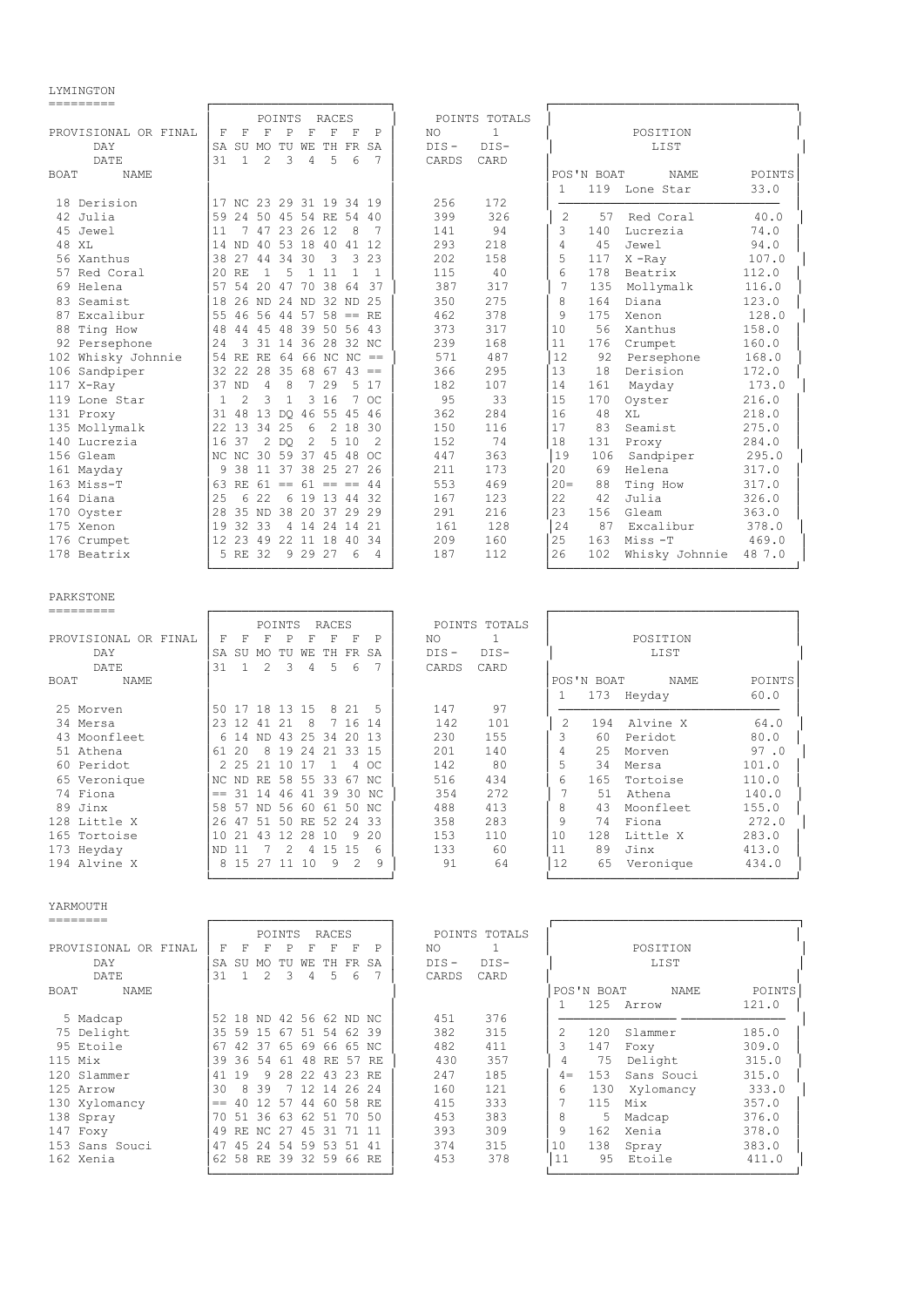|                            |                         |              |                | POINTS       |    | RACES                     |                 |              |        | POINTS TOTALS |                |                   |                     |                        |
|----------------------------|-------------------------|--------------|----------------|--------------|----|---------------------------|-----------------|--------------|--------|---------------|----------------|-------------------|---------------------|------------------------|
| PROVISIONAL OR FINAL       | $\mathbf F$             | $\mathbf F$  | $\mathbf F$    | $\, {\bf P}$ | F  | F                         | F               | $\mathbb P$  | NO.    | $\mathbf{1}$  |                |                   | POSITION            |                        |
| <b>DAY</b>                 | SA                      |              | SU MO          | TU WE        |    | TH FR                     |                 | <b>SA</b>    | $DIS-$ | $DIS-$        |                |                   | LIST                |                        |
| DATE                       | 31                      | $\mathbf{1}$ | $\overline{c}$ | 3            | 4  | 5                         | $6\overline{6}$ | 7            | CARDS  | CARD          |                |                   |                     |                        |
| <b>BOAT</b><br><b>NAME</b> |                         |              |                |              |    |                           |                 |              |        |               | $\mathbf{1}$   | POS 'N BOAT<br>80 | <b>NAME</b><br>Lass | <b>POINTS</b><br>110.0 |
| 16 Mystery                 | 21                      | 9            |                |              |    | 6 32 RE 30 35 NC          |                 |              | 279    | 204           | $\overline{2}$ | 125               | Arrow               | 121.0                  |
| 20 Puffin                  | 68                      |              | RE 58 62       |              |    | 64 68 69                  |                 | -53          | 517    | 442           | 3              | 175               | Xenon               | 128.0                  |
| 33 Claire de Lune          | 33                      |              |                |              |    | 41 RE 51 33 46 52 18      |                 |              | 349    | 274           |                |                   |                     |                        |
| 39 Gone Away               | 60                      |              |                |              |    | 50 RE 55 58 65 63 51      |                 |              | 477    | 402           | $\overline{4}$ | 51                | Athena              | 140.0                  |
| 48 XL                      |                         |              |                |              |    | 14 ND 40 53 18 40 41 12   |                 |              | 293    | 218           | 5              | 176               | Crumpet             | 160.0                  |
| 51 Athena                  | 61                      | 20           |                |              |    | 8 19 24 21 33 15          |                 |              | 201    | 140           | 6              | 120               | Slammer             | 185.0                  |
| 52 Anitra                  |                         |              |                |              |    | 65 RE 25 RE 43 63 61 45   |                 |              | 451    | 376           | 7              | 16                | Mystery             | 204.0                  |
| 54 Lark                    | $= -$                   |              |                |              |    | 16 59 41 13 48 25 31      |                 |              | 315    | 233           | 8              | 181               | Xtravagance         | 205.0                  |
| 62 Josephine               | 69                      |              |                |              |    | 56 52 ND RE 56 ND ==      |                 |              | 528    | 453           | 9              | 48                | XL                  | 218.0                  |
| 65 Veronique               | NC ND RE 58             |              |                |              | 55 | 33 67 NC                  |                 |              | 516    | 434           | 10             | 54                | Lark                | 233.0                  |
| 69 Helena                  |                         |              |                |              |    | 57 54 20 47 70 38 64 37   |                 |              | 387    | 317           | 11             | 169               | Perdix              | 237.0                  |
| 74 Fiona                   | $=$                     |              | 31 14          |              |    | 46 41 39 30 NC            |                 |              | 354    | 272           | 12             | 74                | Fiona               | 272.0                  |
| 75 Delight                 |                         |              |                |              |    | 35 59 15 67 51 54 62 39   |                 |              | 382    | 315           | 13             | 33                | Claire de Lune      | 274.0                  |
| 80 Lass                    | 33                      |              | 5 RE 20        |              |    | 9 23 12                   |                 | 8            | 185    | 110           | 14             | 83                | Seamist             | 275.0                  |
| 83 Seamist                 | 18                      |              |                |              |    | 26 ND 24 ND 32 ND 25      |                 |              | 350    | 275           | 15             | 141               | Madam X             | 287.0                  |
| 87 Excalibur               | 55                      |              |                |              |    | $4656445758 == RE$        |                 |              | 462    | 378           | 16             | 106               | Sandpiper           | 295.0                  |
| 88 Ting How                | 48                      |              |                |              |    | 44 45 48 39 50 56         |                 | 43           | 373    | 317           | 17             | 147               | Foxy                | 309.0                  |
| 95 Etoile                  | 67                      |              |                |              |    | 42 37 65 69 66 65 NC      |                 |              | 482    | 411           | 18             | 75                | Delight             | 315.0                  |
| 103 Minx                   |                         |              |                |              |    | NC NC NC NC NC NC NC NC   |                 |              | 654    | 570           | $18 =$         | 153               | Sans Souci          | 315.0                  |
| 106 Sandpiper              |                         |              |                |              |    | $32$ 22 28 35 68 67 43 == |                 |              | 366    | 295           | 20             | 69                | Helena              | 317.0                  |
| 115 Mix                    | 39                      |              |                |              |    | 36 54 61 48 RE 57 RE      |                 |              | 430    | 357           | $20 -$         | 88                | Ting How            | 317.0                  |
| 120 Slammer                | 41 19                   |              |                |              |    | 9 28 22 43 23 RE          |                 |              | 247    | 185           | 22             | 130               | Xylomancy           | 333.0                  |
| 124 Kathleen               | 42                      |              |                |              |    | 55 42 60 47 47 55         |                 | -49          | 397    | 337           | 23             | 174               | Foxglove            | 335.0                  |
| 125 Arrow                  | 30                      |              | 8 3 9          |              |    | 7 12 14 26 24             |                 |              | 160    | 121           | 24             | 124               | Kathleen            | 337.0                  |
| 130 Xylomancy              | $= -$                   | 40           | 12 57          |              |    | 44 60 58 RE               |                 |              | 415    | 333           | 25             | 115               | Mix                 | 357.0                  |
| 141 Madam X                |                         |              |                |              |    | 51 29 57 40 35 41 53 38   |                 |              | 344    | 287           | $25=$          | 151               | Xanadu              | 357.0                  |
| 147 Foxy                   | 49                      |              |                |              |    | RE NC 27 45 31 71 11      |                 |              | 393    | 309           | 27             | 156               | Gleam               | 363.0                  |
| 151 Xanadu                 |                         |              |                |              |    | $== 28 16$ NC NC 57 49 42 |                 |              | 441    | 357           | 28             | 52                | Anitra              | 376.0                  |
| 153 Sans Souci             |                         |              |                |              |    | 47 45 24 54 59 53 51 41   |                 |              | 374    | 315           | 29             | 87                | Excalibur           | 378.0                  |
| 156 Gleam                  | NC NC 30 59 37 45 48 OC |              |                |              |    |                           |                 |              | 447    | 363           | $29=$          | 162               | Xenia               | 378.0                  |
| 162 Xenia                  | 62 58 RE 39 32 59       |              |                |              |    |                           | 66              | RE           | 453    | 378           | 31             | 39                | Gone Away           | 402.0                  |
| 163 Miss-T                 |                         |              |                |              |    | 63 RE 61 == 61 == ==      |                 | 44           | 553    | 469           | 32             | 95                | Etoile              | 411.0                  |
| 169 Perdix                 | 66                      |              |                |              |    | 10 10 33 63 17            | 38              | $=$ $=$      | 308    | 237           | 33             | 65                | Veroniq ue          | 434.0                  |
| 174 Foxglove               | ND 33 RE 31 50 35 42 == |              |                |              |    |                           |                 |              | 410    | 335           | 34             | 20                | Puffin              | 442.0                  |
| 175 Xenon                  | 19                      | 32 33        |                |              |    | 4 14 24 14 21             |                 |              | 161    | 128           | 35             | 62                | Josephine           | 453.0                  |
| 176 Crumpet                |                         |              |                |              |    | 12 23 49 22 11 18 40 34   |                 |              | 209    | 160           | 36             | 163               | Miss-T              | 469.0                  |
| 181 Xtravagance            |                         |              |                |              |    | 34 34 17 26 52 36 36 22   |                 |              | 257    | 205           | 37             | 103               | Minx                | 570.0                  |
| OLD MASTERS' CUP           |                         |              |                |              |    |                           |                 |              |        |               |                |                   |                     |                        |
| -----------------          |                         |              |                | POINTS       |    | RACES                     |                 |              |        | POINTS TOTALS |                |                   |                     |                        |
| PROVISIONAL OR FINAL       | F                       | F            | F              |              |    | F F P                     | $\mathsf{P}$    | $\mathsf{P}$ | N()    | $\sim$ 1      |                |                   | POSITION            |                        |

|                      |           |       |     | POINTS                  |                | RACES    |       |               |         | POINTS TOTALS |   |              |             |        |
|----------------------|-----------|-------|-----|-------------------------|----------------|----------|-------|---------------|---------|---------------|---|--------------|-------------|--------|
| PROVISIONAL OR FINAL | F         |       |     |                         |                | P        | P     | P             | NO.     |               |   |              | POSITION    |        |
| DAY                  | <b>SA</b> | SU    | MO. | TU                      | WЕ             | TH       | FR SA |               | $DIS -$ | $DIS-$        |   |              | LIST        |        |
| DATE                 | 31        |       |     | 3                       | 4              | 5.       | 6     |               | CARDS   | CARD          |   |              |             |        |
| BOAT<br>NAME         |           |       |     |                         |                |          |       |               |         |               |   | POS'N BOAT   | NAME        | POINTS |
|                      |           |       |     |                         |                |          |       |               |         |               |   | 119          | Lone St ar  | 33.0   |
| 20 Puffin            |           |       |     | 68 RE 58 62 64 68 69 53 |                |          |       |               | 517     | 442           |   |              |             |        |
| 43 Moonfleet         |           |       |     | 6 14 ND 43 25 34 20 13  |                |          |       |               | 230     | 155           |   | 140          | Lucrezia    | 74.0   |
| 48 XL                |           | 14 ND |     | 40 53 18 40             |                |          | 41    | 12            | 293     | 218           |   | 43           | Moonfleet   | 155.0  |
| 87 Excalibur         |           |       |     | 55 46 56 44 57 58 == RE |                |          |       |               | 462     | 378           | 4 | 176          | Crumpet     | 160.0  |
| 119 Lone Star        |           |       | 3   |                         |                | 3 16     |       | 7 OC          | 95      | 33            | 5 | 181          | Xtravagance | 205.0  |
| 140 Lucrezia         |           | 16 37 |     | 2 DO                    | $\overline{2}$ |          | 5 10  | $\mathcal{P}$ | 152     | 74            | 6 | 48           | XT.         | 218.0  |
| 150 Pepper           |           | 56 53 |     | 60 52                   |                | 49 49    | 47    | 48            | 414     | 354           |   | 150          | Pepper      | 354.0  |
| 176 Crumpet          |           | 12 23 |     | 49 22 11                |                | 18 40 34 |       |               | 209     | 160           | 8 | 87           | Excalibur   | 378.0  |
| 181 Xtravagance      |           |       |     | 34 34 17 26 52 36 36 22 |                |          |       |               | 257     | 205           |   | $20^{\circ}$ | Puffin      | 442.0  |
|                      |           |       |     |                         |                |          |       |               |         |               |   |              |             |        |